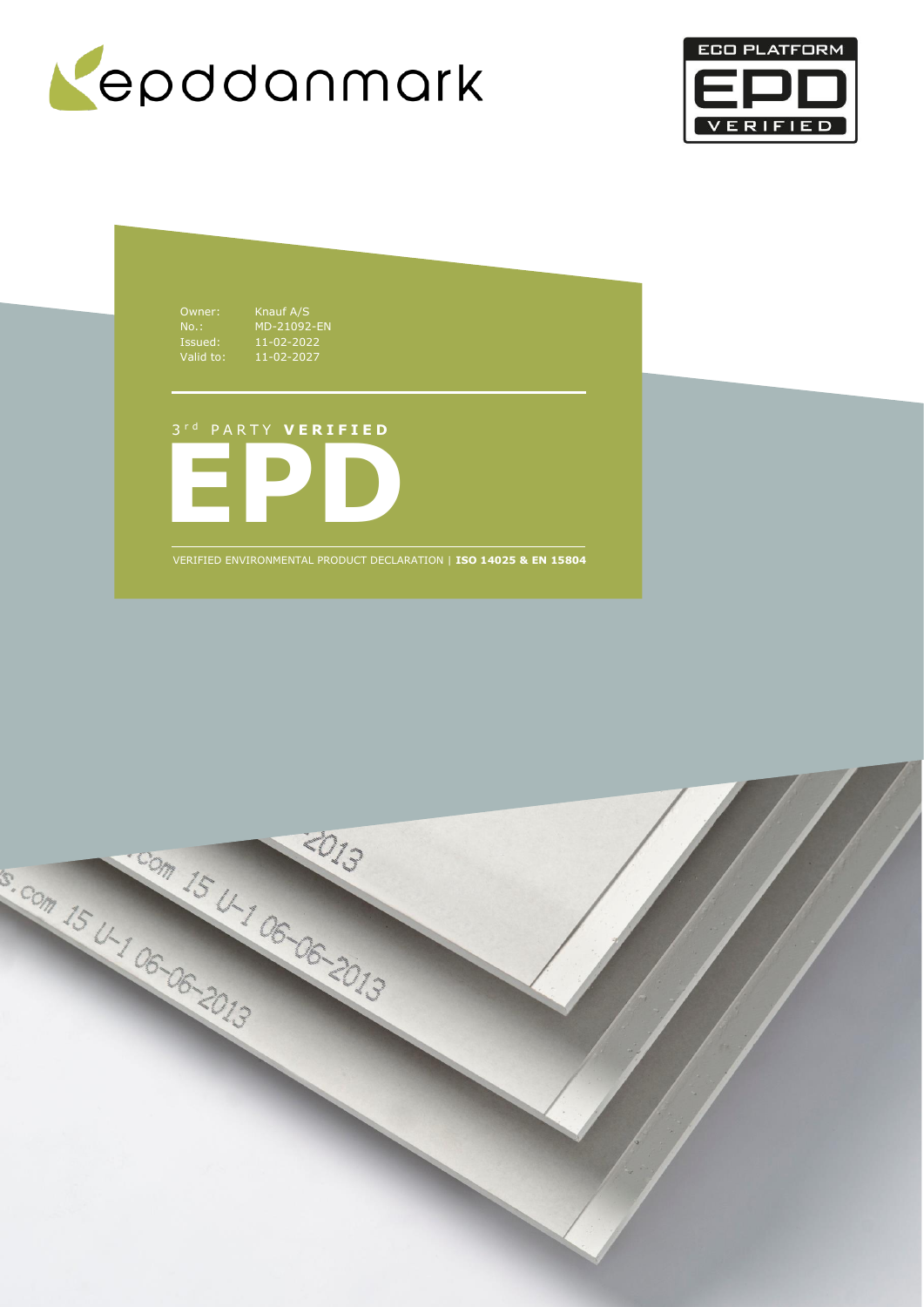



#### **Owner of declaration**

Knauf A/S Kløvermarksvej 6 DK-9500 Hobro CVR: 5405 0313

#### **Programme**

EPD Danmark [www.epddanmark.dk](http://www.epddanmark.dk/)

□ Industry EPD ☒ Product EPD

#### **Declared product(s)**

Ultra Board

Number of declared datasets/product variations: 1

The Knauf Ultra Board is a glass fiber reinforced gypsum plasterboard with organic content for enhanced core strength. The EPD is valid for all variations carrying the Knauf Ultra Board name.

The range includes products with different edge profiles.

The calculations cover similar products (variation <5%) and are based on the product with the highest environmental impact within the product group (article number 427605).

#### **Production site**

Knauf's production site in Hobro; Kløvermarksvej 6, DK-9500 Hobro, Denmark

#### **Product(s) use**

The product is used for general indoor building construction of walls and ceilings.

#### **Declared/ functional unit**

1  $m<sup>2</sup>$ 

**Year of data** 2019



### Repodanmark

**Issued:** 11-02-2022 **Valid to:** 11-02-2027

**Basis of calculation**

This EPD is developed in accordance with the European standard EN 15804+A2.

#### **Comparability**

EPDs of construction products may not be comparable if they do not comply with the requirements in EN 15804. EPD data may not be comparable if the datasets used are not developed in accordance with EN 15804 and if the background systems are not based on the same database.

#### **Validity**

This EPD has been verified in accordance with ISO 14025 and is valid for 5 years from the date of issue.

#### **Use**

The intended use of an EPD is to communicate scientifically based environmental information for construction products, for the purpose of assessing the environmental performance of buildings.

#### **EPD type**

☐Cradle-to-gate with modules C1-C4 and D ☒Cradle-to-gate with options, modules C1-C4 and D ☐Cradle-to-grave and module D ☐Cradle-to-gate

□Cradle-to-gate with options

CEN standard EN 15804 serves as the core PCR Independent verification of the declaration and

data, according to EN ISO 14025

□ internal **a** external

Third party verifier:

Vialent Back

*Ninkie Bendtsen*

enser *Martha Katrine Sørensen*

*EPD Danmark*

|                                  | Life cycle stages and modules $(MND = module not declared)$ |                |             |                         |            |             |                               |             |               |                              |                             |                                 |                |                            |                |                                                      |
|----------------------------------|-------------------------------------------------------------|----------------|-------------|-------------------------|------------|-------------|-------------------------------|-------------|---------------|------------------------------|-----------------------------|---------------------------------|----------------|----------------------------|----------------|------------------------------------------------------|
|                                  | Construction<br>Product<br>Use<br>process                   |                | End of life |                         |            |             | Beyond the system<br>boundary |             |               |                              |                             |                                 |                |                            |                |                                                      |
| material<br><b>Alddns</b><br>Raw | Transport                                                   | Manufacturing  | Transport   | Installation<br>process | Jse        | Maintenance | Repair                        | Replacement | Refurbishment | Operational<br>use<br>energy | Operational<br>use<br>water | construction<br>demolition<br>ف | Transport      | processing<br><b>Waste</b> | Disposal       | recovery<br>recycling<br>potential<br>Re-use,<br>and |
| A1                               | A2                                                          | A <sub>3</sub> | A4          | A <sub>5</sub>          | <b>B1</b>  | <b>B2</b>   | <b>B3</b>                     | <b>B4</b>   | <b>B5</b>     | <b>B6</b>                    | <b>B7</b>                   | C <sub>1</sub>                  | C <sub>2</sub> | C <sub>3</sub>             | C <sub>4</sub> | D                                                    |
| X                                | X                                                           | X              | X           | <b>MND</b>              | <b>MND</b> | <b>MND</b>  | <b>MND</b>                    | <b>MND</b>  | <b>MND</b>    | <b>MND</b>                   | <b>MND</b>                  | X                               | X              | X                          | X              | X                                                    |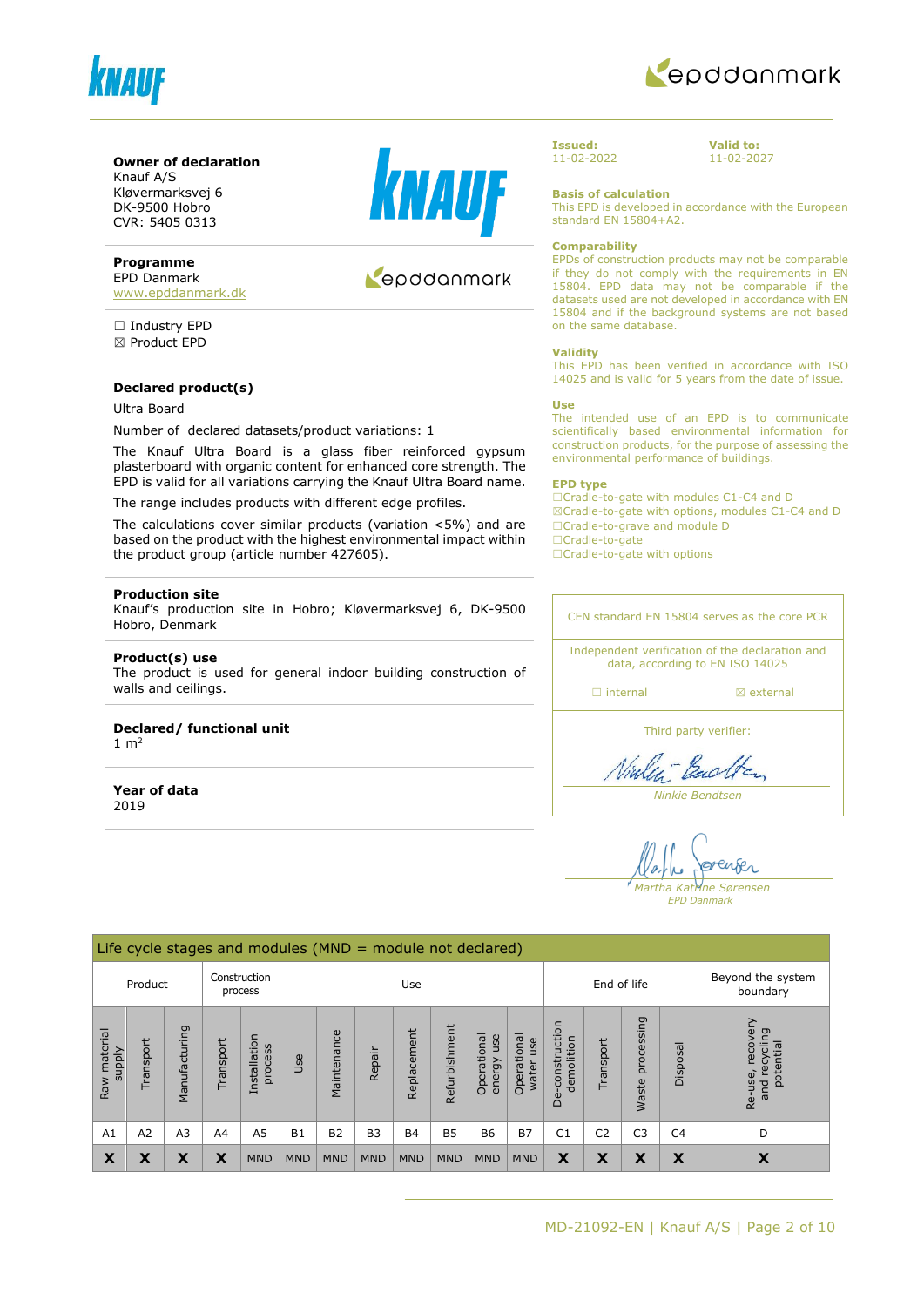



### Product information

#### **Product description**

The main product components and packaging are shown in the tables below.

| <b>Material</b>  | Weight-% of<br>declared product |
|------------------|---------------------------------|
| Paper            | 3%                              |
| Stucco           | 84%                             |
| Fibre glass      | $< 1\%$                         |
| <b>Additives</b> | 4%                              |
| Glue             | $< 1\%$                         |
| Water            | 8%                              |

| Packaging     | Weight-% |
|---------------|----------|
| Ceiling board | 99.1%    |
| PE film       | $0.9\%$  |

#### **Representativity**

This declaration, including data collection and the modeled foreground system including results, represents the production of gypsum board on the production site located in Hobro. Product specific data are based on average values collected in the period 2019. Background data are based on the GaBi 2021.2 database and are less than 10 years old except for two detergents <0.05% (w/w). Generally, the used background datasets are of high quality, and the majority of the datasets are only a couple of years old.

#### **Hazardous substances**

Knauf Ultra Boards do not contain substances listed in the "Candidate List of Substances of Very High Concern for authorisation"

#### [\(http://echa.europa.eu/candidate-list-table\)](http://echa.europa.eu/candidate-list-table)

#### **Essential characteristics**

According to EN 520:2009 the Ultra Board is classified as type DFIR (gypsum plasterboard with controlled density, improved core cohesion at high temperature, enhanced surface hardness and strength).

Further technical information can be obtained by contacting Knauf or on the website:

#### [www.knauf.dk](http://www.knauf.dk/)

**Reference Service Life (RSL)**

The RSL is defined as 60 years according to NPCR 010 version 3.0.



**Picture of product(s)**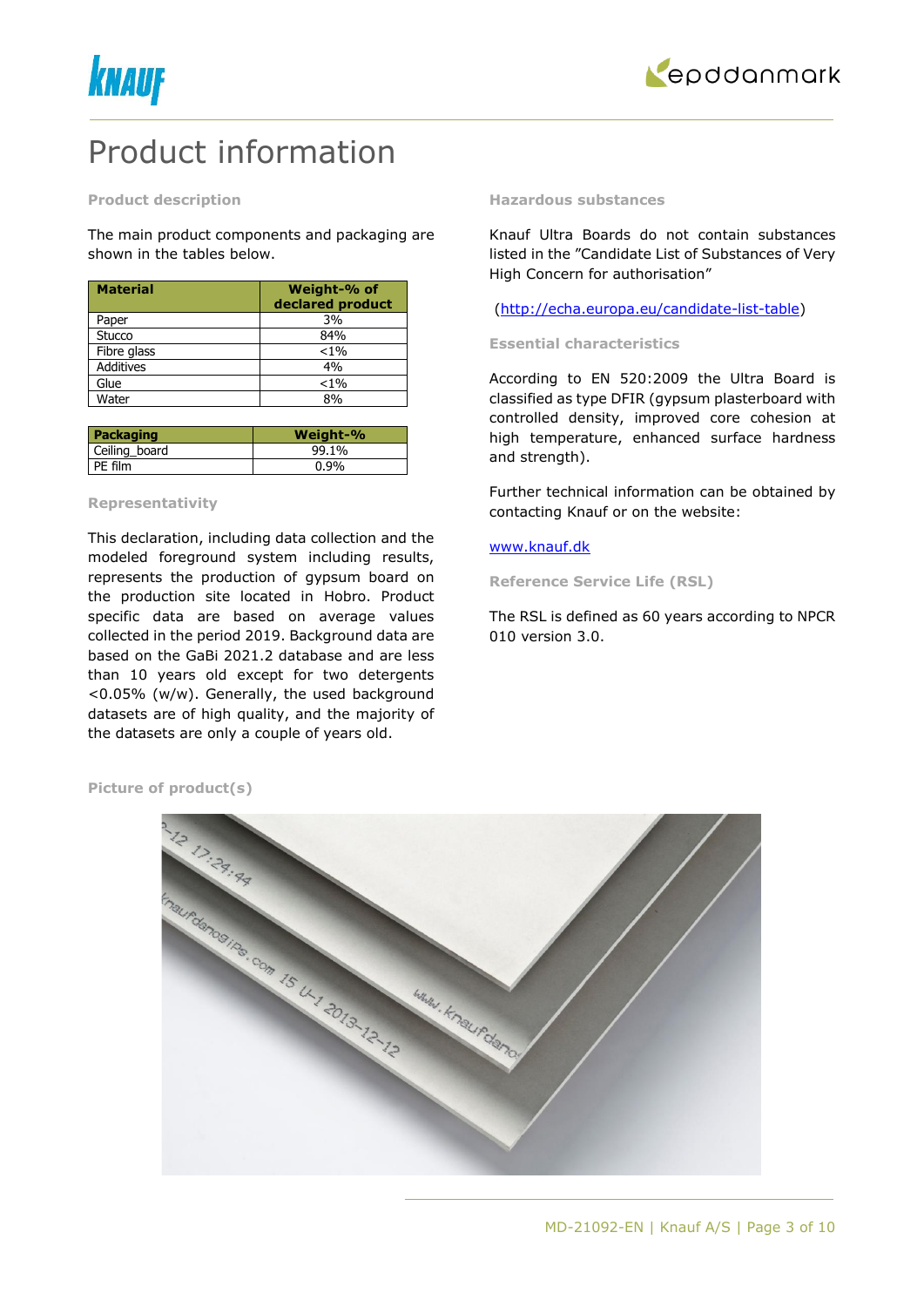



## LCA background

#### **Declared unit**

The LCI and LCIA results in this EPD relates to 1 m2

| <b>Name</b>                | <b>Value</b> | Unit              |
|----------------------------|--------------|-------------------|
| Declared unit              |              | m <sup>2</sup>    |
| Area density               | 15           | ka/m <sup>2</sup> |
| Conversion factor to 1 kg. | በ በ67        |                   |

#### **Functional unit**

#### Not defined

**PCR**

This EPD is developed according to the core rules for the product category of construction products in EN 15804, and NPCR 010 version 3.0.

**Flowdiagram**

The diagram below shows the system boundaries of the EPD. A detailed illustration of A3 is shown later.

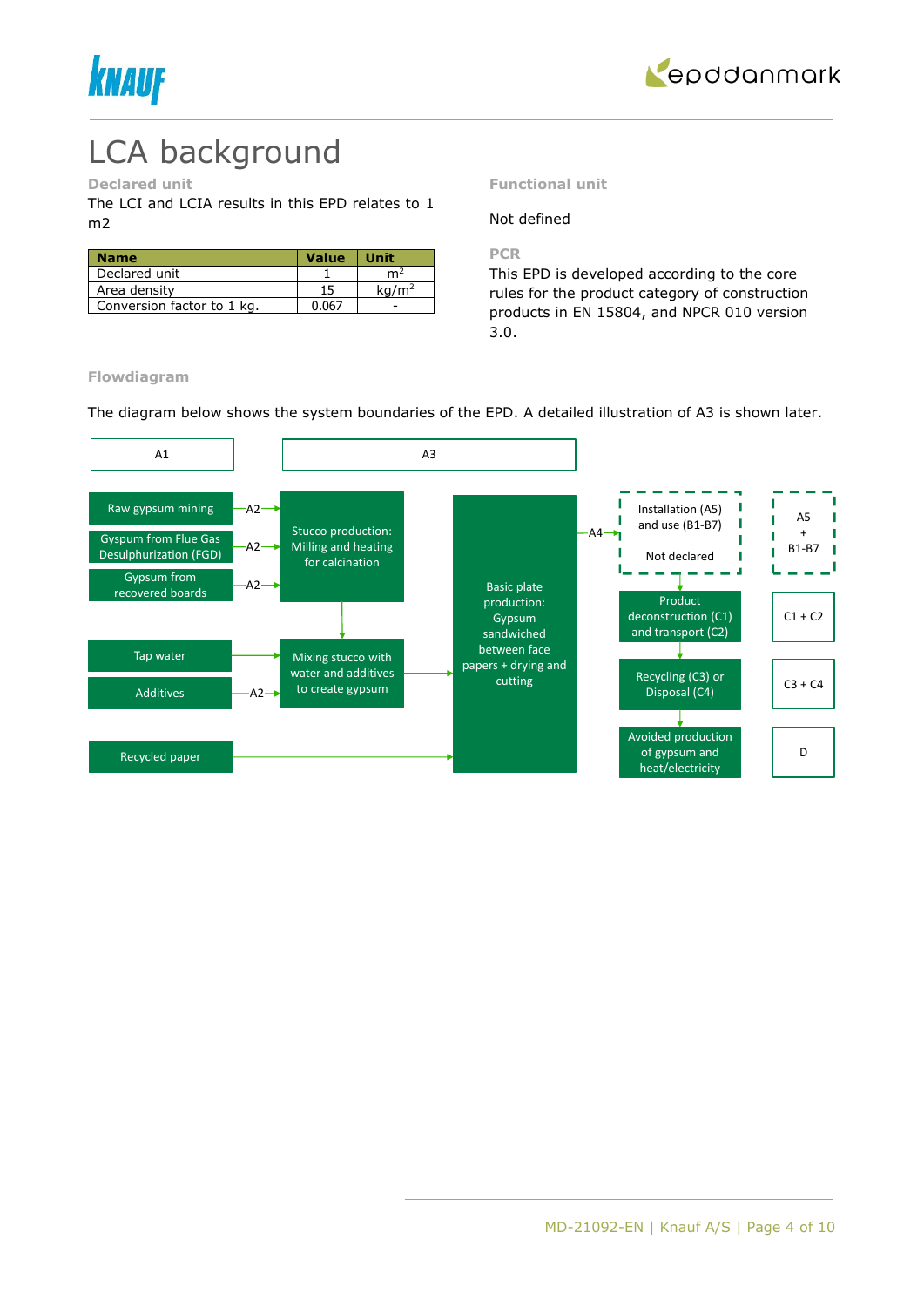



#### **System boundary**

This EPD is based on an LCA including cradle-togate with options, modules C1-C4, and module D. 100 % (w/w) of the product has been accounted for.

The general rules for the exclusion of inputs and outputs follows the requirements in EN 15804, 6.3.5, where the total of neglected input flows per module shall be a maximum of 5 % of energy usage and mass and 1 % of energy usage and mass for unit processes.

#### **Product stage (A1-A3) includes**:

The product stage comprises the acquisition of all raw materials, products and energy, transport to the production site, packaging and waste processing up to the "end-of-waste" state or final disposal. The LCA results are declared in aggregated form for the product stage, which means, that the sub-modules A1, A2 and A3 are declared as one module A1-A3.

A1 – Extraction and processing of raw materials The raw gypsum is mined in Spain. All other raw materials are produced mainly in Northern Europe.

#### A2 – Transport to the production site

The inbound transport includes all incoming material from suppliers. This includes the transport of Flue-Gas Desulfurization (FGD) from coal-based power plants, as well as transport of raw natural gypsum from Spain.

#### A3 – Manufacturing processes

The natural, recycled or FGD based gypsum is heated/calcinated to bring the gypsum to the hemihydrate state known as stucco. The stucco is mixed with water and other additives and sandwiched between the front and back liner. After initial hardening, the plates are cut into shape and heated in the curing oven.

#### **Construction process stage (A4-A5) includes:**

A weighted average for the transport distance of 237 km is included for the average Danish market situation.

The installation phase (A5) is not included.

#### **Use stage (B1-B7) includes:**

Not included

#### **End of Life (C1-C4) includes:**

The board is dismantled by hand (C1) and transported to municipal collection facilities, and from here to a recycling company (C2).

The gypsum part of the plate (gypsum and additives) is split from the paper liners using electricity based machinery (C3). The paper part is assumed incinerated with energy recovery (C4)

#### **Re-use, recovery and recycling potential (D) includes:**

The gypsum part of the product is recycled as gypsum and avoids mining and production of natural gypsum. This can be done at Knauf and recycled in new Knauf boards.

The recovered energy from incineration of paper avoids the production of primary heat or electricity at power plants.

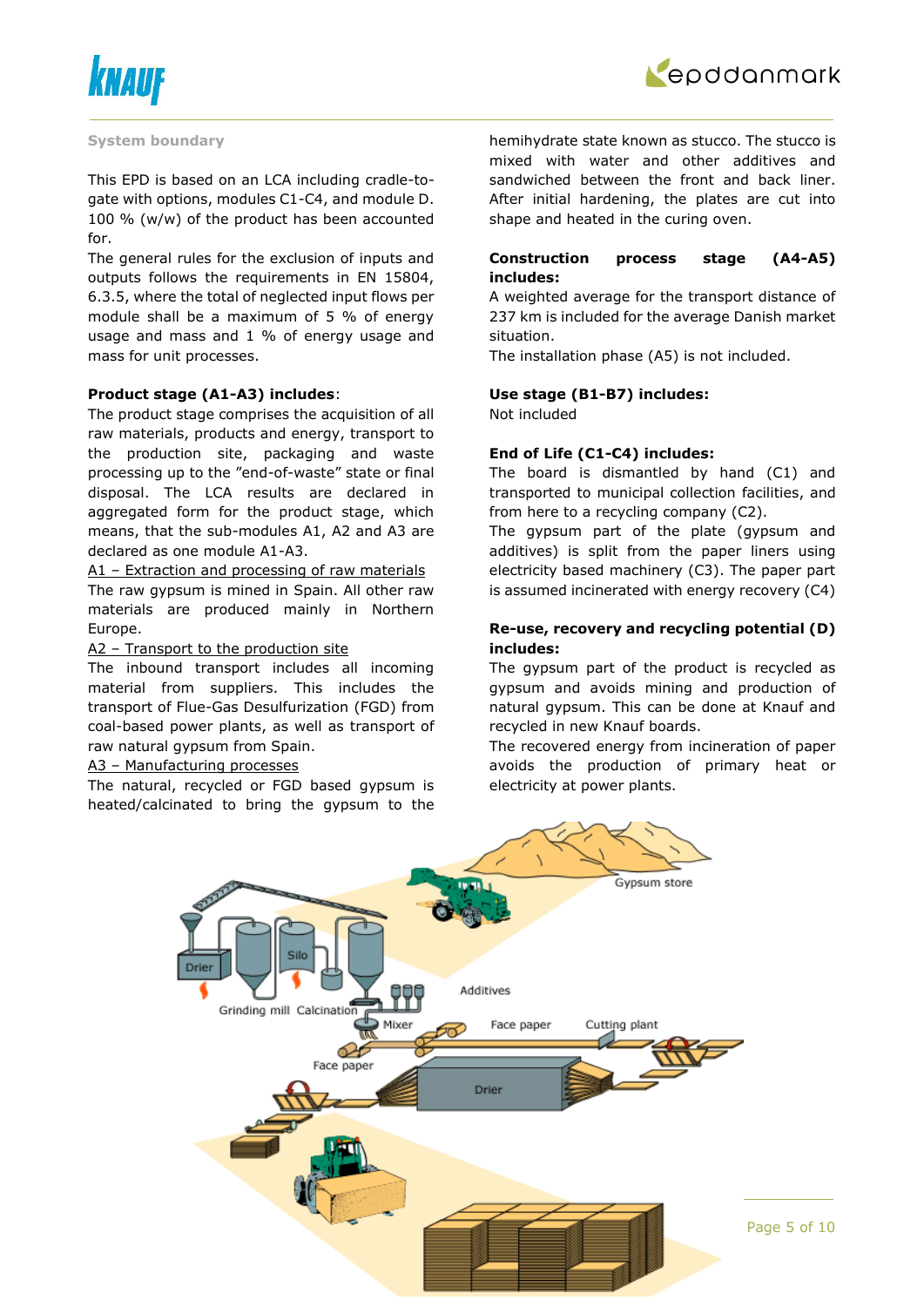



### LCA results

The LCIA results are calculate using GaBi 10.6 with database version 2021.2, and using the characterization model defined in GaBi as EN15804+A2 for classifying and characterizing input and output flows.

| <b>ENVIRONMENTAL EFFECTS PER PRODUKT PER M<sup>2</sup></b> |                                                                                                                                       |              |                |              |                                                  |                |                |               |  |  |
|------------------------------------------------------------|---------------------------------------------------------------------------------------------------------------------------------------|--------------|----------------|--------------|--------------------------------------------------|----------------|----------------|---------------|--|--|
| <b>Parameter</b>                                           | <b>Enhed</b>                                                                                                                          | $A1 - A3$    | A <sup>4</sup> | C1           | C <sub>2</sub>                                   | C <sub>3</sub> | C <sub>4</sub> | D             |  |  |
| GWP-total                                                  | [kg CO2 eg.]                                                                                                                          | $2.49E + 00$ | 2.78E-01       | $0.00E + 00$ | 2.31E-01                                         | 6.69E-02       | 5.74E-01       | $-2.13E-01$   |  |  |
| GWP-fossil                                                 | [kg CO2 eg.]                                                                                                                          | $3.25E + 00$ | 2.72E-01       | $0.00E + 00$ | 2.26E-01                                         | 6.63E-02       | 1.43E-02       | $-2.12E-01$   |  |  |
| GWP-bio                                                    | [kg CO2 eg.]                                                                                                                          | $-7.64E-01$  | 2.94E-03       | $0.00E + 00$ | 2.44E-03                                         | 5.63E-04       | 5.60E-01       | $-1.06E-03$   |  |  |
| GWP-luluc                                                  | [kg CO2 eg.]                                                                                                                          | 3.18E-03     | 2.26E-03       | $0.00E + 00$ | 1.88E-03                                         | 9.38E-05       | 9.82E-06       | $-1.82E-04$   |  |  |
| <b>ODP</b>                                                 | [kg CFC 11 eg.]                                                                                                                       | 1.02E-08     | 5.45E-17       | $0.00E + 00$ | 4.53E-17                                         | 1.59E-15       | 1.11E-16       | $-2.44E-15$   |  |  |
| AP                                                         | mol H <sup>+</sup> eq.1                                                                                                               | 8.22E-03     | 2.99E-04       | $0.00E + 00$ | 2.48E-04                                         | 1.38E-04       | 1.59E-04       | $-3.34E-04$   |  |  |
| EP-fw                                                      | [kg P eg.]                                                                                                                            | 8.53E-05     | 8.20E-07       | $0.00E + 00$ | $6.82E-07$                                       | 1.78E-07       | 2.00E-08       | $-2.91E-07$   |  |  |
| EP-mar                                                     | [kg N eg.]                                                                                                                            | 3.32E-03     | 9.67E-05       | $0.00E + 00$ | 8.04E-05                                         | 3.28E-05       | 5.80E-05       | $-1.08E-04$   |  |  |
| EP-ter                                                     | [mol N ea.]                                                                                                                           | 3.58E-02     | 1.14E-03       | $0.00E + 00$ | 9.52E-04                                         | 3.44E-04       | 7.23E-04       | $-1.18E-03$   |  |  |
| <b>POCP</b>                                                | [kg NMVOC eg.]                                                                                                                        | 1.07E-02     | 2.61E-04       | $0.00E + 00$ | 2.17E-04                                         | 8.89E-05       | 1.54E-04       | $-3.03E-04$   |  |  |
| $ADP$ -mm <sup>1</sup>                                     | [kg Sb eg.]                                                                                                                           | 3.44E-06     | 2.45E-08       | $0.00E + 00$ | 2.03E-08                                         | 1.95E-08       | 1.69E-09       | $-3.56E-08$   |  |  |
| $ADP$ -fos $1$                                             | TMJ1                                                                                                                                  | $6.18E + 01$ | $3.68E + 00$   | $0.00E + 00$ | $3.06E + 00$                                     | $1.18E + 00$   | 1.83E-01       | $-3.64E + 00$ |  |  |
| WDP <sup>1</sup>                                           | [m $^3$ ]                                                                                                                             | 7.57E-01     | 2.56E-03       | $0.00E + 00$ | 2.13E-03                                         | 1.06E-02       | 7.10E-02       | $-1.57E-02$   |  |  |
|                                                            | GWP-total = Globale Warming Potential - total; GWP-fossil = Global Warming Potential - fossil fuels; GWP-bio = Global                 |              |                |              |                                                  |                |                |               |  |  |
|                                                            | Warming Potential - biogenic; GWP-luluc = Global Warming Potential - land use and land use change; ODP = Ozone                        |              |                |              |                                                  |                |                |               |  |  |
| Caption                                                    | Depletion; $AP =$ Acidifcation; EP-freshwater = Eutrophication – aquatic freshwater; EP-marine = Eutrophication – aquatic             |              |                |              |                                                  |                |                |               |  |  |
|                                                            | marine; EP-terrestrial = Eutrophication - terrestrial; POCP = Photochemical zone formation; ADPm = Abiotic Depletion                  |              |                |              |                                                  |                |                |               |  |  |
|                                                            | Potential – minerals and metals; ADPf = Abiotic Depletion Potential – fossil fuels; WDP = water use                                   |              |                |              |                                                  |                |                |               |  |  |
|                                                            | <sup>1</sup> The results of this environmental indicator shall be used with care as the uncertainties on these results are high or as |              |                |              |                                                  |                |                |               |  |  |
| Disclaimer                                                 |                                                                                                                                       |              |                |              | there is limited experienced with the indicator. |                |                |               |  |  |

|                    | ITAL EFFECTS PER PRODUKT PER M $^{\rm 2}$                                                                                                                                                                                                                                                                                                                                                                                               |              |                |              |                                                                |                |                |               |
|--------------------|-----------------------------------------------------------------------------------------------------------------------------------------------------------------------------------------------------------------------------------------------------------------------------------------------------------------------------------------------------------------------------------------------------------------------------------------|--------------|----------------|--------------|----------------------------------------------------------------|----------------|----------------|---------------|
| <b>Parameter</b>   | <b>Enhed</b>                                                                                                                                                                                                                                                                                                                                                                                                                            | $A1 - A3$    | A <sub>4</sub> | C1           | C <sub>2</sub>                                                 | C <sub>3</sub> | C <sub>4</sub> | D             |
| PM                 | Disease incidence1                                                                                                                                                                                                                                                                                                                                                                                                                      | 1.54E-07     | 2.02E-09       | $0.00E + 00$ | 1.68E-09                                                       | 1.16E-09       | 8.79E-10       | $-6.27E-08$   |
| IRP <sub>2</sub>   | [kBq U235 eq.]                                                                                                                                                                                                                                                                                                                                                                                                                          | 8.57E-02     | 9.78E-04       | $0.00E + 00$ | 8.14E-04                                                       | 2.88E-02       | 1.44E-03       | $-4.22E-02$   |
| ETP-fw1            | [CTUe]                                                                                                                                                                                                                                                                                                                                                                                                                                  | $2.19E + 01$ | $2.73E + 00$   | $0.00E + 00$ | $2.27E+00$                                                     | 4.96E-01       | 8.58E-02       | $-8.12E - 01$ |
| HTP-c1             | [CTUh]                                                                                                                                                                                                                                                                                                                                                                                                                                  | 1.41E-09     | 5.52E-11       | $0.00E + 00$ | 4.59E-11                                                       | 1.40E-11       | 4.62E-12       | $-3.53E-11$   |
| HTP-nc1            | [CTUh]                                                                                                                                                                                                                                                                                                                                                                                                                                  | 2.52E-08     | 2.87E-09       | $0.00E + 00$ | 2.38E-09                                                       | 5.30E-10       | 2.05E-10       | $-1.44E-09$   |
| SOP <sub>1</sub>   |                                                                                                                                                                                                                                                                                                                                                                                                                                         | $1.23E + 01$ | $1.26E + 00$   | $0.00E + 00$ | $1.05E + 00$                                                   | 3.72E-01       | 4.76E-02       | $-6.32E-01$   |
| Caption            | PM = Particulate Matter emissions; IRP = Ionizing radiation – human health; ETP-fw = Eco toxicity – freshwater; HTP-c =<br>Human toxicity – cancer effects; HTP-nc = Human toxicity – non cancer effects; $SOP =$ Soil Quality (dimensionless)                                                                                                                                                                                          |              |                |              |                                                                |                |                |               |
| <b>Disclaimers</b> | <sup>1</sup> The results of this environmental indicator shall be used with care as the uncertainties on these results are high or as                                                                                                                                                                                                                                                                                                   |              |                |              |                                                                |                |                |               |
|                    | there is limited experienced with the indicator.<br><sup>2</sup> This impact category deals mainly with the eventual impact of low dose ionizing radiation on human health of the<br>nuclear fuel cycle. It does not consider effects due to possible nuclear accidents, occupational exposure nor due to<br>radioactive waste disposal in underground facilities. Potential ionizing radiation from the soil, from radon and from some |              |                |              |                                                                |                |                |               |
|                    |                                                                                                                                                                                                                                                                                                                                                                                                                                         |              |                |              | construction materials is also not measured by this indicator. |                |                |               |

| <b>RESSOURCE CONSUMPTION PER PRODUKT PER M<sup>2</sup></b> |                                                                                                                   |                                                                                                                 |                |              |                                                                            |                |              |               |  |  |  |
|------------------------------------------------------------|-------------------------------------------------------------------------------------------------------------------|-----------------------------------------------------------------------------------------------------------------|----------------|--------------|----------------------------------------------------------------------------|----------------|--------------|---------------|--|--|--|
| <b>Parameter</b>                                           | <b>Enhed</b>                                                                                                      | $A1 - A3$                                                                                                       | A <sub>4</sub> | C1           | C <sub>2</sub>                                                             | C <sub>3</sub> | C4           | D             |  |  |  |
| <b>PERE</b>                                                | ונאז                                                                                                              | $6.37E + 00$                                                                                                    | 2.11E-01       | $0.00E + 00$ | 1.76E-01                                                                   | 5.43E-01       | 3.47E-02     | $-8.29E - 01$ |  |  |  |
| <b>PERM</b>                                                | ונאז                                                                                                              | $8.85E + 00$                                                                                                    | $0.00E + 00$   | $0.00E + 00$ | $0.00E + 00$                                                               | $0.00E + 00$   | $0.00E + 00$ | $0.00E + 00$  |  |  |  |
| <b>PERT</b>                                                | [MJ]                                                                                                              | $1.52E + 01$                                                                                                    | 2.11E-01       | $0.00E + 00$ | 1.76E-01                                                                   | 5.43E-01       | 3.47E-02     | $-8.29E - 01$ |  |  |  |
| <b>PENRE</b>                                               | ונאז                                                                                                              | $4.77E + 01$                                                                                                    | $3.69E + 00$   | $0.00E + 00$ | $3.07E + 00$                                                               | $1.18E + 00$   | 1.83E-01     | $-3.64E + 00$ |  |  |  |
| <b>PENRM</b>                                               | TMJ1                                                                                                              | $1.41E + 01$                                                                                                    | $0.00E + 00$   | $0.00E + 00$ | $0.00E + 00$                                                               | $0.00E + 00$   | $0.00E + 00$ | $0.00E + 00$  |  |  |  |
| <b>PENRT</b>                                               | [MJ]                                                                                                              | $6.18E + 01$                                                                                                    | $3.69E + 00$   | $0.00E + 00$ | $3.07E + 00$                                                               | $1.18E + 00$   | 1.83E-01     | $-3.64E + 00$ |  |  |  |
| SM                                                         | 「kg]                                                                                                              | $8.33E + 00$                                                                                                    | $0.00E + 00$   | $0.00E + 00$ | $0.00E + 00$                                                               | $0.00E + 00$   | $0.00E + 00$ | $0.00E + 00$  |  |  |  |
| <b>RSF</b>                                                 | [MJ]                                                                                                              | $0.00E + 00$                                                                                                    | $0.00E + 00$   | $0.00E + 00$ | $0.00E + 00$                                                               | $0.00E + 00$   | $0.00E + 00$ | $0.00E + 00$  |  |  |  |
| <b>NRSF</b>                                                | [MJ]                                                                                                              | $0.00E + 00$                                                                                                    | $0.00E + 00$   | $0.00E + 00$ | $0.00E + 00$                                                               | $0.00E + 00$   | $0.00E + 00$ | $0.00E + 00$  |  |  |  |
| <b>FW</b>                                                  | m <sup>3</sup> 1                                                                                                  | 3.11E-02                                                                                                        | 2.42E-04       | $0.00E + 00$ | 2.01E-04                                                                   | 5.29E-04       | 1.67E-03     | $-7.95E-04$   |  |  |  |
|                                                            | PERE = Use of renewable primary energy excluding renewable primary energy resources used as raw materials; PERM = |                                                                                                                 |                |              |                                                                            |                |              |               |  |  |  |
|                                                            | Use of renewable primary energy resources used as raw materials; PERT = Total use of renewable primary energy     |                                                                                                                 |                |              |                                                                            |                |              |               |  |  |  |
|                                                            |                                                                                                                   | resources; PENRE = Use of non renewable primary energy excluding non renewable primary energy resources used as |                |              |                                                                            |                |              |               |  |  |  |
| Caption                                                    | raw materials; PENRM = Use of non renewable primary energy resources used as raw materials; PENRT = Total use of  |                                                                                                                 |                |              |                                                                            |                |              |               |  |  |  |
|                                                            | non renewable primary energy resources; SM = Use of secondary material; RSF = Use of renewable secondary fuels;   |                                                                                                                 |                |              |                                                                            |                |              |               |  |  |  |
|                                                            |                                                                                                                   |                                                                                                                 |                |              | NRSF = Use of non renewable secondary fuels; $FW = Net$ use of fresh water |                |              |               |  |  |  |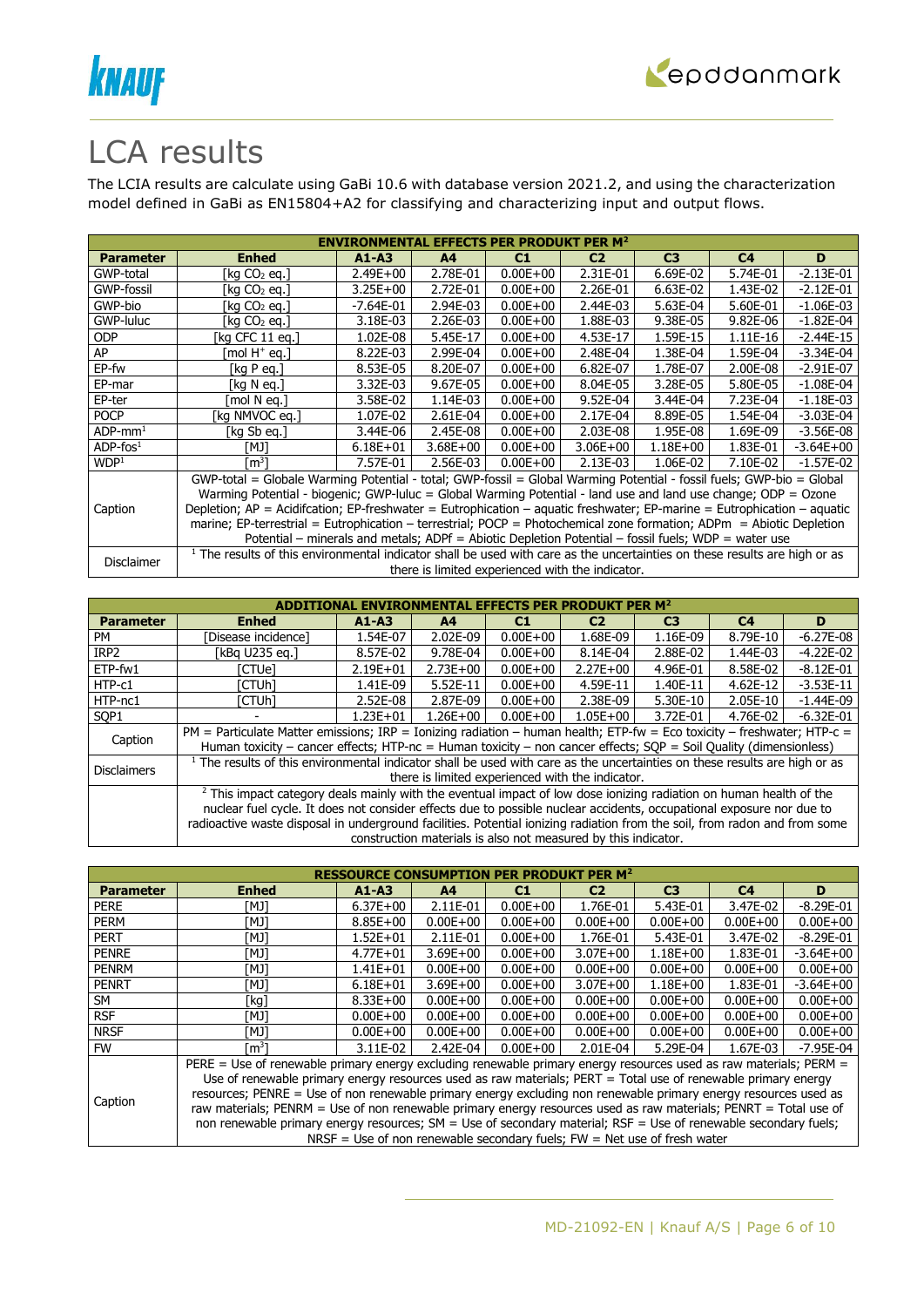



|                  | <b>WASTE CATEGORIES AND OUTPUT FLOWS PER PRODUKT PER M<sup>2</sup></b>                                               |              |                                         |              |                |                |                |              |  |
|------------------|----------------------------------------------------------------------------------------------------------------------|--------------|-----------------------------------------|--------------|----------------|----------------|----------------|--------------|--|
| <b>Parameter</b> | <b>Enhed</b>                                                                                                         | $A1 - A3$    | A <sub>4</sub>                          | C1           | C <sub>2</sub> | C <sub>3</sub> | C <sub>4</sub> | D            |  |
| <b>HWD</b>       | [kg]                                                                                                                 | 2.27E-06     | 1.94E-10                                | $0.00E + 00$ | $1.62E-10$     | 3.12E-10       | 3.39E-11       | $-8.11E-10$  |  |
| <b>NHWD</b>      | [kg]                                                                                                                 | 3.64E-02     | 5.79E-04                                | $0.00E + 00$ | 4.81E-04       | 8.36E-04       | 1.80E-02       | $-1.70E-03$  |  |
| <b>RWD</b>       | [kg]                                                                                                                 | $6.22E-04$   | 6.69E-06                                | $0.00E + 00$ | 5.56E-06       | 1.76E-04       | 9.28E-06       | $-2.59E-04$  |  |
| <b>CRU</b>       | [kg]                                                                                                                 | $0.00E + 00$ | $0.00E + 00$                            | $0.00E + 00$ | $0.00E + 00$   | $0.00E + 00$   | $0.00E + 00$   | $0.00E + 00$ |  |
| <b>MFR</b>       | [kg]                                                                                                                 | 6.68E-03     | $0.00E + 00$                            | $0.00E + 00$ | $0.00E + 00$   | $1.46E + 01$   | $0.00E + 00$   | $0.00E + 00$ |  |
| <b>MER</b>       | [kg]                                                                                                                 | $0.00E + 00$ | $0.00E + 00$                            | $0.00E + 00$ | $0.00E + 00$   | 4.05E-01       | $0.00E + 00$   | $0.00E + 00$ |  |
| EEE              | ונאז                                                                                                                 | $0.00E + 00$ | $0.00E + 00$                            | $0.00E + 00$ | $0.00E + 00$   | $0.00E + 00$   | $0.00E + 00$   | 8.69E-01     |  |
| <b>EET</b>       | ונאז                                                                                                                 | $0.00E + 00$ | $0.00E + 00$                            | $0.00E + 00$ | $0.00E + 00$   | $0.00E + 00$   | $0.00E + 00$   | $1.58E + 00$ |  |
|                  | HWD = Hazardous waste disposed; NHWD = Non hazardous waste disposed; RWD = Radioactive waste disposed; CRU =         |              |                                         |              |                |                |                |              |  |
| Caption          | Components for re-use; MFR = Materials for recycling; MER = Materials for energy recovery; EEE = Exported electrical |              |                                         |              |                |                |                |              |  |
|                  |                                                                                                                      |              | energy; $EET = Exported thermal energy$ |              |                |                |                |              |  |

| <b>BIOGENIC CARBON CONTENT PER PER PRODUKT PER M2</b> |      |                     |  |  |  |  |  |  |
|-------------------------------------------------------|------|---------------------|--|--|--|--|--|--|
| <b>Parameter</b>                                      | Unit | At the factory gate |  |  |  |  |  |  |
| Biogenic carbon content in product                    | ka c | 2.04E-01            |  |  |  |  |  |  |
| Biogenic carbon content in accompanying packaging     | κa   | 5.00E-02            |  |  |  |  |  |  |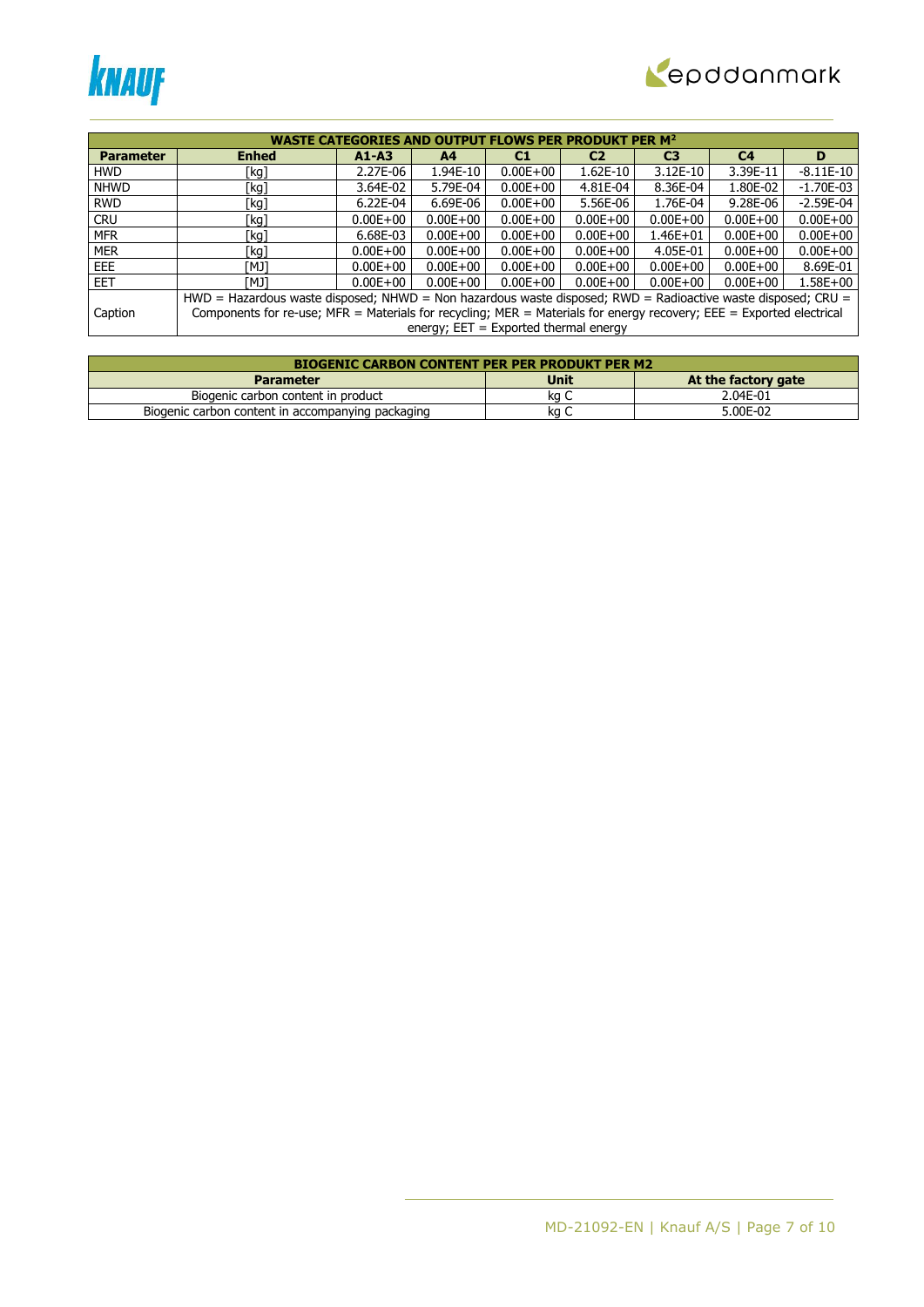



### Additional information

**Technical information on scenarios**

#### **Transport to the building site (A4)**

| Scenario information                        | Value                                                             | <b>Unit</b>       |
|---------------------------------------------|-------------------------------------------------------------------|-------------------|
| Fuel type                                   | <b>Diesel</b>                                                     |                   |
| Vehicle type                                | Truck, Euro 6, 28 - 32t<br>gross weight / 22t<br>payload capacity |                   |
| Transport distance                          | 237                                                               | km                |
| Capacity utilisation (including empty runs) | 61                                                                | $\frac{0}{0}$     |
| Gross density of products transported       | 1200                                                              | kq/m <sup>3</sup> |
| Capacity utilisation volume factor          |                                                                   |                   |

#### **Reference service life**

| <b>RSL</b> information        | Unit                                                                                                     |
|-------------------------------|----------------------------------------------------------------------------------------------------------|
| Reference service Life        | 60 years                                                                                                 |
| Declared product properties   |                                                                                                          |
| Design application parameters |                                                                                                          |
| Assumed quality of work       | Information on the technical characteristics, design                                                     |
| Outdoor environment           | and construction quidelines, as well as conditions<br>during use can be found on the website of Knauf at |
| Indoor environment            | www.knauf.dk                                                                                             |
| Usage conditions              |                                                                                                          |
| Maintenance                   |                                                                                                          |

#### **End of life (C1-C4)**

| Scenario information                 | Value                                                             | <b>Unit</b> |  |
|--------------------------------------|-------------------------------------------------------------------|-------------|--|
| Collected separately                 | 15                                                                | kg          |  |
| Collected with mixed waste           |                                                                   | kg          |  |
| For reuse                            |                                                                   | kg          |  |
| For recycling                        | 14.6                                                              | kg          |  |
| For energy recovery                  | 0.4                                                               | kg          |  |
| For final disposal                   |                                                                   | kg          |  |
| Assumptions for scenario development | The gypsum part is assumed recycled and paper part<br>incinerated |             |  |

#### **Re-use, recovery and recycling potential (D)**

| Scenario information/Materiel | Value | <b>Unit</b> |
|-------------------------------|-------|-------------|
| Gypsum                        | 14.6  | kq          |
| Electric energy               | 0.9   | MJ          |
| Thermal energy                | 1.6   | MJ          |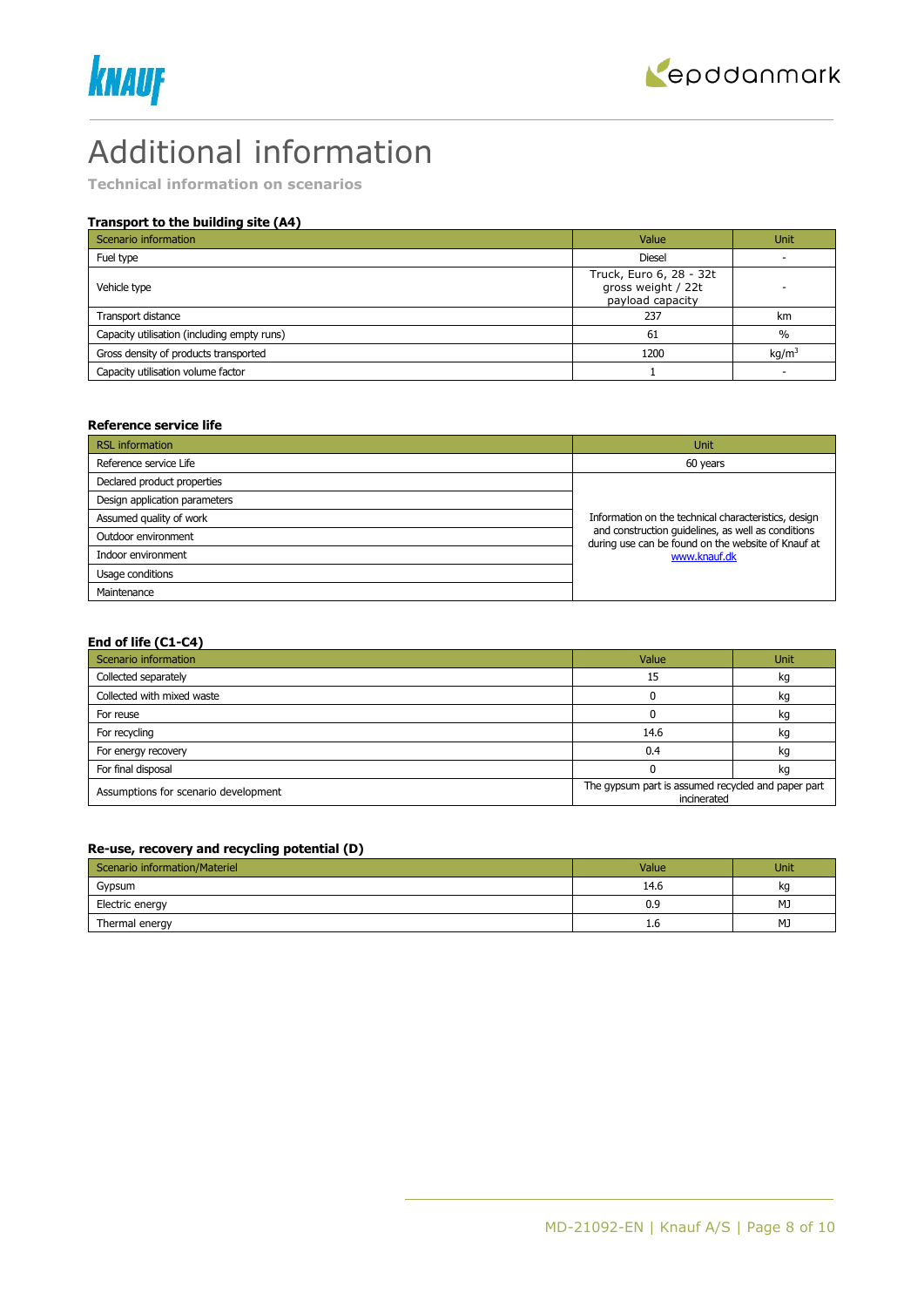



#### **Indoor air**

*The EPD does not give information on release of dangerous substances to indoor air because the horizontal standards on measurement of release of regulated dangerous substances from construction products using harmonised test methods according to the provisions of the respective technical committees for European product standards are not available.*

Ultra Board is covered by the Danish Indoor Climate Labelling, Certificate no. 009.

#### **Soil and water**

*The EPD does not give information on release of dangerous substances to soil and water because the horizontal standards on measurement of release of regulated dangerous substances from construction products using harmonised test methods according to the provisions of the respective technical committees for European product standards are not available.*